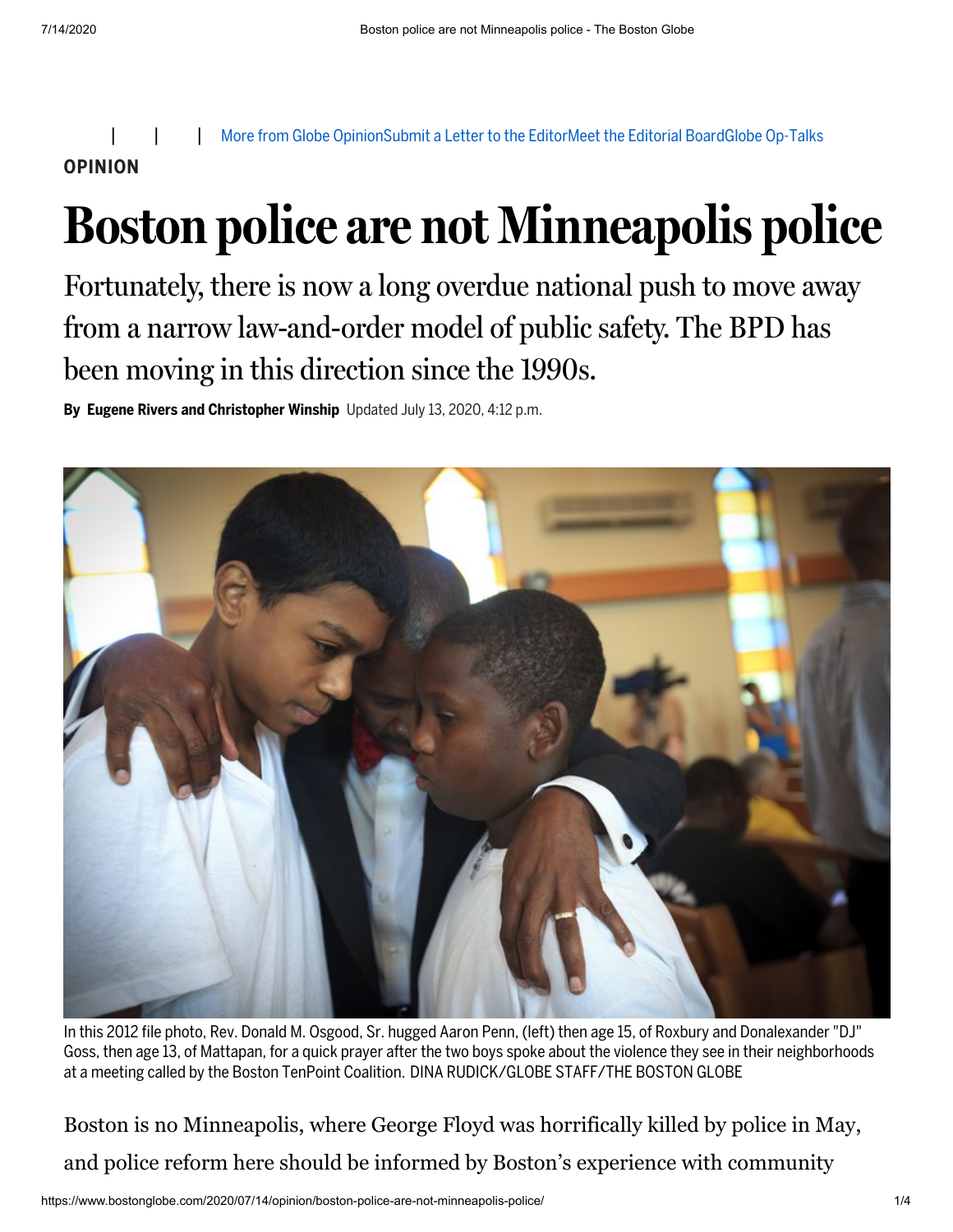policing — a national model.

Any unjustified fatality by police should result in public outcry and a demand for justice. BPD officers have not fatally shot an [unequivocally](https://urldefense.proofpoint.com/v2/url?u=http-3A__archive.boston.com_news_local_articles_2003_08_28_da-5Fclears-5Fofficer-5Fin-5Fshooting_&d=DwMFaQ&c=WO-RGvefibhHBZq3fL85hQ&r=54JboDI_DdyinbYLadIauo7s0xPi-2oBhSl2BtaILfM&m=bSvmn0hz_jDy0crMhBlFpZwV7MYzFeMvXvHYyah_sew&s=xOs0O0DcSyEKMdamPB1Le8fcMgncaOR5M5GCGLcMWGk&e=) unarmed individual since 2002. In three of four fatalities that year, police fired at cars as suspects attempted to flee a crime scene. Much to the fury of the patrolmen's union, then-Commissioner Paul Evans subsequently enacted a prohibition against such actions.

Absent from current discourse is the "Boston Miracle" of the 1990s, when homicide rates fell by 80 percent and complaints against police dropped 60 percent. It was then that the BPD and the TenPoint Coalition, a group of Black inner-city ministers, initiated a partnership that has become a nationally recognized model for community policing.

In 1994, Boston had its George Floyd, or, more accurately, its Breonna Taylor moment, the emergency medical technician who was killed by Louisville, Ky., police in a no-knock raid in March. A retired Black minister, the Rev. Accelyne [Williams](https://www.nytimes.com/1994/05/16/us/police-mistakes-cited-in-death-of-boston-man.html), died of a heart attack when a SWAT team carried out a no-knock search at the wrong address. At that moment, the BPD realized the critical importance of community partners. At the [insistence of ministers from the community, the](https://www.chicagotribune.com/news/ct-xpm-1996-04-25-9604250226-story.html) mayor and police commissioner held a press conference where the BPD accepted blame. Demonstrations, marches, and community meetings followed.

https://www.bostonglobe.com/2020/07/14/opinion/boston-police-are-not-minneapolis-police/ 2/4 The BPD-TenPoint Coalition partnership was formalized in 1996, after a local gang leader murdered assistant attorney general Paul [McLaughlin.](https://www.bostonglobe.com/metro/2015/09/25/paul-mclaughlin-gang-prosecutor-murdered-west-roxbury-recalled-friends/RON4JgxWDo1GKfTxVca7FP/story.html?p1=Article_Inline_Text_Link) The suspect was convicted of murder and sentenced to life without parole. The partnership hosted forums where gang members were offered educational and employment assistance, with the warning that continued violence would provoke the full force of the law. Since 1998, the BPD's Operation Homefront has brought ministers and police into the homes of at-risk youth, where they connect parents to needed resources. Since that same year, the Youth Violence Strike Force has held weekly meetings for community members, nonprofit and government service providers, and police. There are now six monthly community police meetings focused on public safety. As part of the Youth Connect program, key precincts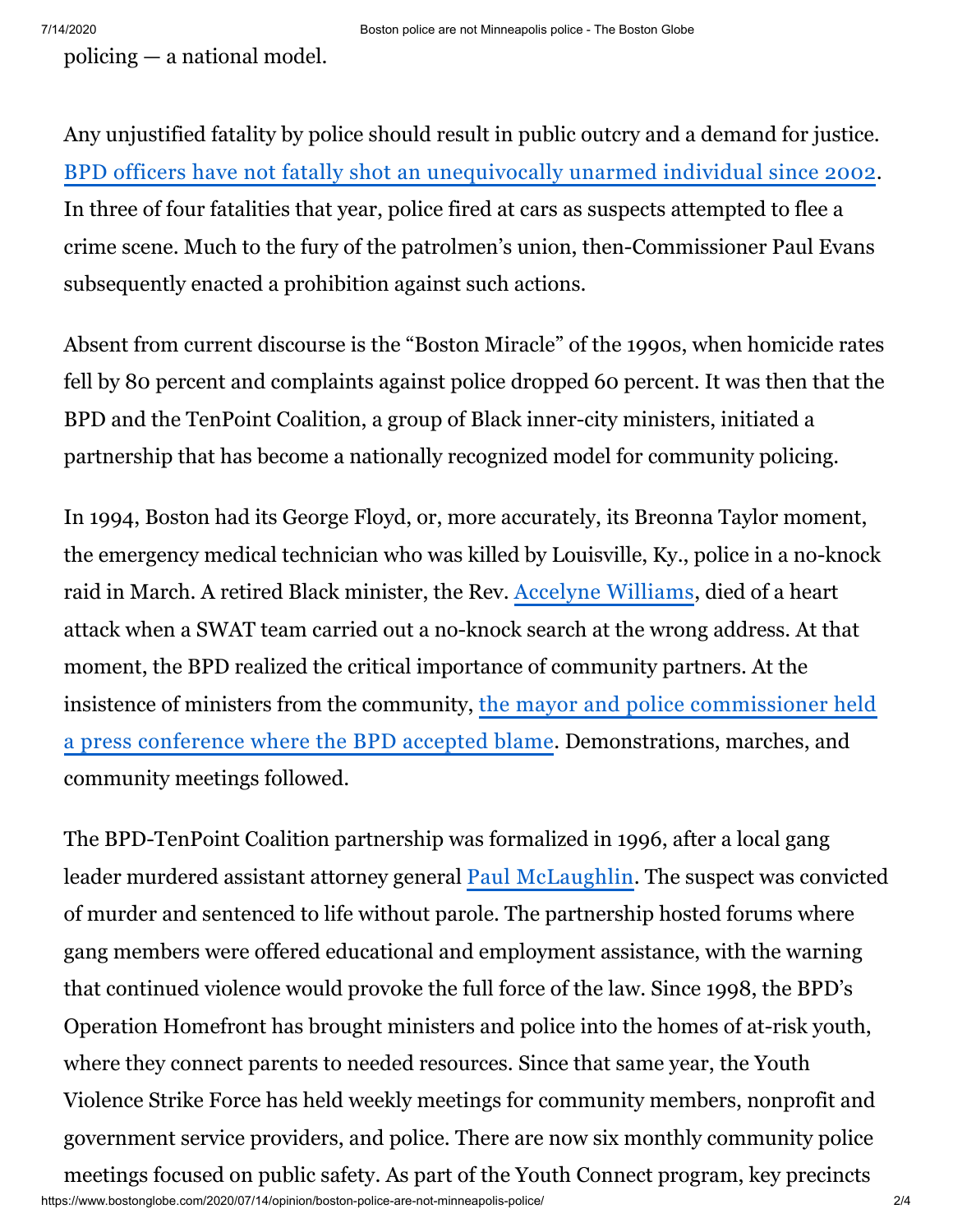have staff social workers who connect individuals and families to services.

The BPD has also evolved internally. Officers with excessive arrest rates are red-flagged. Investigations occur when an officer receives more than one complaint in a year. Police training now includes a bias-free-policing curriculum; expanded community interaction and de-escalation training; and direct guidance from mental health experts and the heads of social service agencies. The BPD also co-hosts peace walks and sponsors tennis programs, basketball games, yoga with the police, ice cream trucks, youth dialogues, and more.

Some, however, will respond that during street stops police still routinely use excessive force. Almost certainly there are such cases. But if excessive force is common, given the ubiquity of cell-phone cameras, the absence of videos is striking. That is not to say that officers always treat Black residents with appropriate respect. The [video](https://www.boston.com/news/local-news/2018/02/28/activists-decry-video-of-boston-police-stop-of-black-man) of the 2018 encounter between Officer Zachary Crossen and a Black male indicates otherwise. And Boston Police officer generated data do [show](https://urldefense.proofpoint.com/v2/url?u=https-3A__www.issuelab.org_resources_25203_25203.pdf&d=DwMFaQ&c=WO-RGvefibhHBZq3fL85hQ&r=54JboDI_DdyinbYLadIauo7s0xPi-2oBhSl2BtaILfM&m=OOQdPIcip9nGwW-RtBpyY7rGCtD2_S3oWRgDueUPqEQ&s=pbu_ECo-CHkrTTyuwHaiSlxp1Kb-fnzj7VPWRV3d5rI&e=) that during stops Blacks are more likely to [be frisked than whites. In addition, there is much work to be done to combat the](https://urldefense.proofpoint.com/v2/url?u=https-3A__www.bostonglobe.com_metro_2017_12_05_boston-2Dracism-2Dimage-2Dreality_FHxuoVw4zOcRlorBiDT97K_story.html&d=DwMFaQ&c=WO-RGvefibhHBZq3fL85hQ&r=54JboDI_DdyinbYLadIauo7s0xPi-2oBhSl2BtaILfM&m=PrS9wrNG4Kg1ORYPDg3PTDW7jn9ZK5tkqQTq1zOr3Kw&s=0_-F_pgNLyIvmwOlXIDbvPToLSqCs1NP1fpRgBlprMk&e=&p1=Article_Inline_Text_Link) city's racist reputation, as the Globe's Spotlight Team reported in 2017.

Fortunately, there is now a long overdue national push to move away from a narrow lawand-order model of public safety. As the above history reveals, the BPD has been moving in this direction since the 1990s. Much change, however, is still needed.

First and foremost, there needs to be state legislative action. [Senate](https://urldefense.proofpoint.com/v2/url?u=https-3A__malegislature.gov_Bills_191_S2800&d=DwMFaQ&c=WO-RGvefibhHBZq3fL85hQ&r=54JboDI_DdyinbYLadIauo7s0xPi-2oBhSl2BtaILfM&m=OOQdPIcip9nGwW-RtBpyY7rGCtD2_S3oWRgDueUPqEQ&s=DuNDe4iXYUlLOHYovu7_MF-Ll1Rx34R7AunmMm772WI&e=) Bill S2800, now being debated, holds promise, with its proposal to set up a statewide police certification system and a weaker form of police qualified immunity.

In 2017, the Massachusetts Supreme Judicial Court upheld a decision to reinstate Officer David Williams, whom the BPD had twice tried to fire — in 1999 for his role in the beating of a plainclothes police officer and in 2012 for applying a choke hold on a man. In addition, state-mandated civil service and veterans preferences leave the BPD with little control over the hiring process. How can an organization be expected to change and